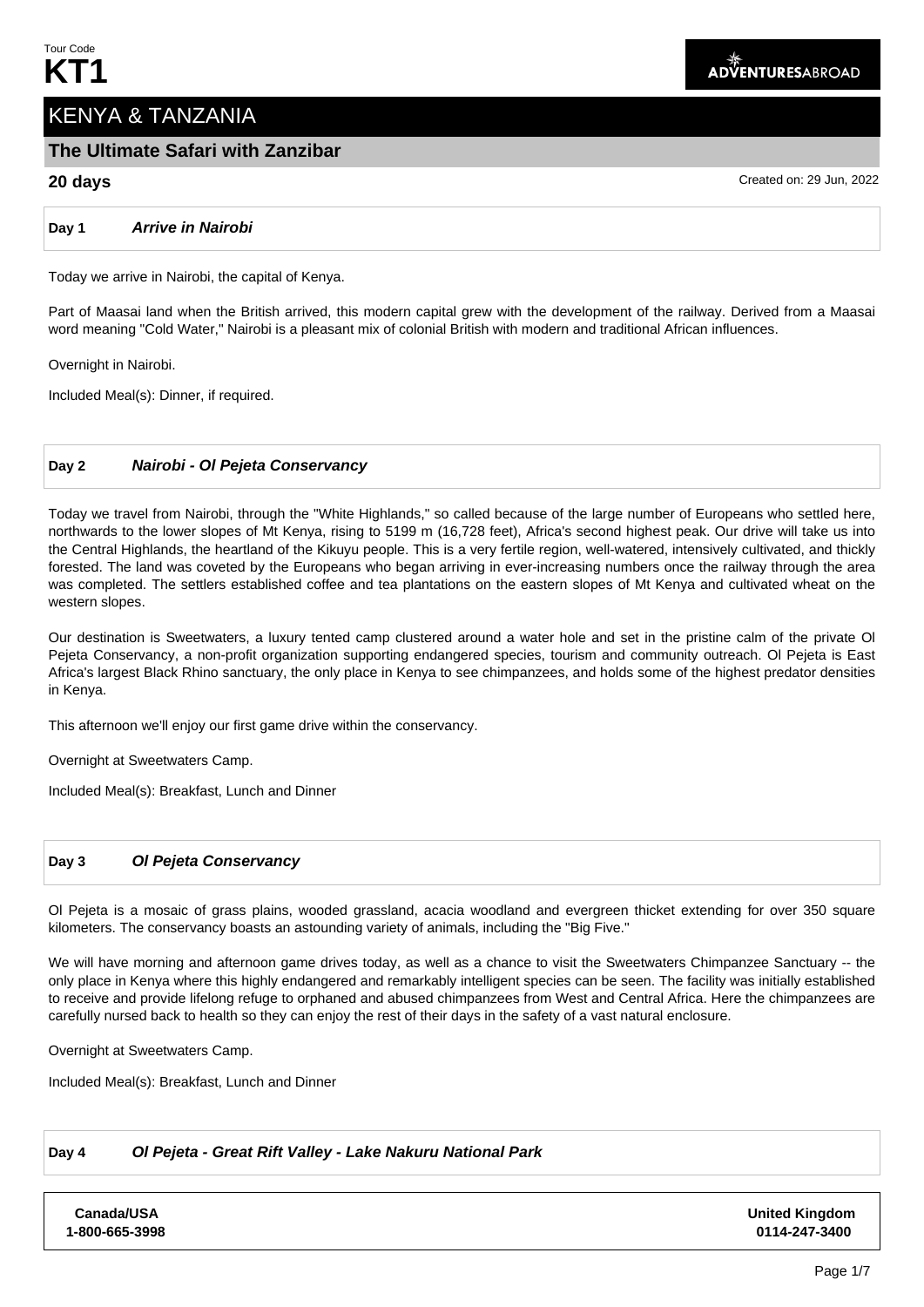This morning we travel to Lake Nakuru, a shallow soda lake in the Rift Valley. The Rift Valley was created millions of years ago under the strain of enormous volcanic eruptions which resulted in a giant split in the earth's surface from Syria to Mozambique. Lava flowed into the valley, forming escarpments on either side of the gigantic trough which can be up to 80 km (50 miles) wide, big enough to be visible from space. At the lake, depending on the water levels, we may have the opportunity to see flamingos,\* in addition to the over 340 species of birds that have been recorded in the Rift Valley!

Lake Nakuru is very shallow and can fluctuate up to five metres (12 feet) each day. When the water is low, you can see a white band of crystallized soda along the shoreline. This is also one of the best places in Kenya to view the rare White Rhino as we explore the park on our afternoon game drive.

\* This, and other Rift Valley lakes, have been known in the past for huge numbers of flamingos; however, this can be very "hit and miss" owing to seasonal variations in rainfall and water level, and the increasing frequency of drought. The best we can do is hope for the best!

Overnight in Lake Nakuru National Park.

Included Meal(s): Breakfast, Lunch and Dinner

### **Day 5 Lake Nakuru - Maasai Mara National Reserve**

Early this morning we depart from Lake Nakuru National Park and continue our journey through the Rift Valley, passing by Lake Naivasha and nearby Mount Longonot, a relatively young volcanic reminder of the Rift's violent past. We arrive at our lodge (via bad road) in the Maasai Mara National Reserve in time for lunch.

The Maasai Mara is a natural extension of the Serengeti eco-system and has an amazing concentration of wildlife. The largest population of lions in Kenya is found here, along with large herds of plains game. The Maasai Mara may also be the best place in Kenya to view cheetah. Later this afternoon we enjoy another game drive.

Time-permitting, we may be able to visit a Maasai village to witness the local way of life and meet its residents. If time does not permit, we will attempt this visit the village on our way back to Nairobi.

Overnight in the Maasai Mara.

Included Meal(s): Breakfast, Lunch and Dinner

# **Day 6 Maasai Mara National Reserve**

The Maasai Mara National Reserve consists of rolling grassland and is located at the northern end of the Serengeti Plain. Considered the best of Kenya's parks, it is on the pathway of the yearly wildebeest migration, which comes north from Tanzania about the end of June and returns to Tanzania around the end of September. "The Mara" sustains all of the "Big Five" -- lion, elephant, leopard, rhinoceros and buffalo -- as well as an astonishing wealth of herding animals and other wildlife. You can see the stately Maasai men and youth along the road tending their cattle and goats.

We have a full day in the reserve, with morning and afternoon game drives.

In the Mara you will also have an optional opportunity to ascend over the northern Serengeti at daybreak in a hot air balloon (optional expense). From over 300 m (984 feet) above, you will be able to view the vast land and the myriad animals that inhabit the Maasai Mara. Today or tomorrow are the best days to participate in this activity - details sent upon booking.

Overnight in the Maasai Mara National Reserve.

Included Meal(s): Breakfast, Lunch and Dinner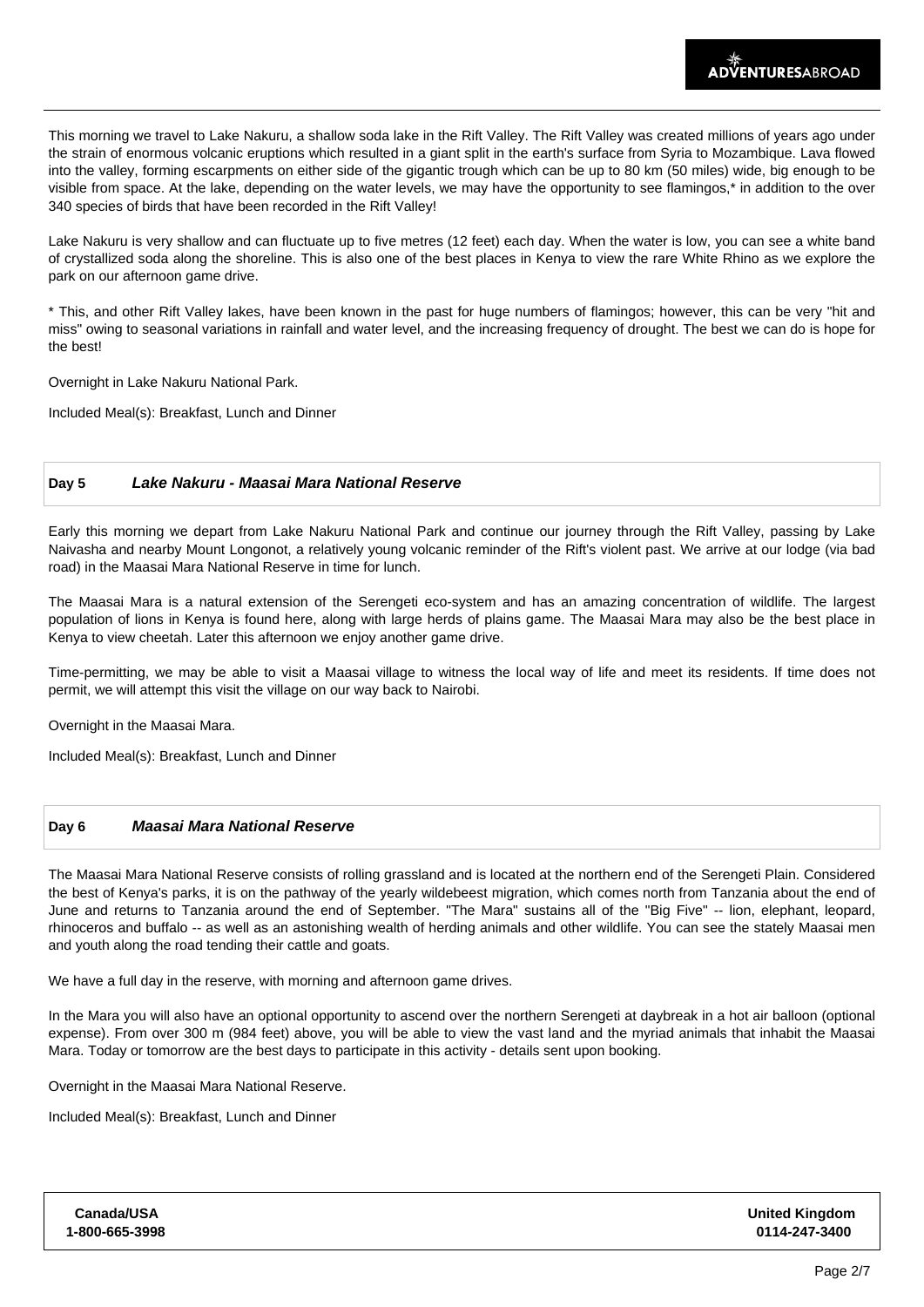# **Day 7 Maasai Mara National Reserve**

We enjoy another full day with game viewing in Maasai Mara. Depending on the season and current game locations and viewing conditions, we may divide our day into morning and afternoon drives, or take our lunches with us in order to venture further into the reserve if conditions warrant.

Overnight in the Maasai Mara National Reserve.

Included Meal(s): Breakfast, Lunch and Dinner

## **Day 8 Maasai Mara - Nairobi**

After breakfast we depart for Nairobi. En route, just outside the capital, we visit the Karen Blixen Museum. Baroness Karen Blixen-Finecke emigrated from Denmark to Kenya in 1918 and, in 1937, wrote under the pseudonym, Isaac Dineson, "Out of Africa." The novel tells the tale of the Baroness's experiences on a Kenyan farm. Her home is now a museum, restored to the style in which she maintained it.

Overnight in Nairobi.

Included Meal(s): Breakfast and Dinner

# **Day 9 Nairobi - Amboseli National Park**

Today we travel south from Nairobi to the Amboseli National Park.

Just across the border from Tanzania, this park is situated on the African plain at the foot of snow-capped Mount Kilimanjaro, the continent's tallest mountain at 5894 m (19,300 feet). Here the cone-shaped mountain seems to hover majestically over the shimmering African plains.

The Amboseli National Park is also famous for its large herds of elephants. Here they cover themselves in red dust, giving them an even more imposing appearance. On this afternoon's game drive we hope to view animals grazing on the open plain with Mt Kilimanjaro providing the classic backdrop (weather-permitting).

Overnight in the Amboseli National Park.

Included Meal(s): Breakfast, Lunch and Dinner

#### **Day 10 Amboseli, Kenya - Lake Manyara National Park, Tanzania**

This morning we cross the border into Tanzania at Namanga and travel to Lake Manyara National Park via the town of Arusha, the starting point for the northern safari routes of Tanzania.

Manyara is the smallest of the northern parks in Tanzania (330 sq km, of which two thirds is the actual lake) hosting a wide variety of vegetation, ranging from savannah to ground water forest to riparian habitats. The park is host to thousands of pelicans, ibis and flamingo that can be heard from afar. Other common visitors to this beautiful lake are hippos and the majestic African fish eagle. which can be seen swooping down from its perch to snatch a fish from the still waters of the lake.

After lunch at our lodge we will have an afternoon game drive in the park, located at the base of the Great Rift Valley escarpment and comprising of forest, woodland, grasslands, and swamps. Wildlife interest at Lake Manyara is not confined to bird life only; animals such as buffalo, elephant, giraffe, impala, hippo and a great variety of smaller animals also inhabit the park.

| Canada/USA     | <b>United Kingdom</b> |
|----------------|-----------------------|
| 1-800-665-3998 | 0114-247-3400         |
|                |                       |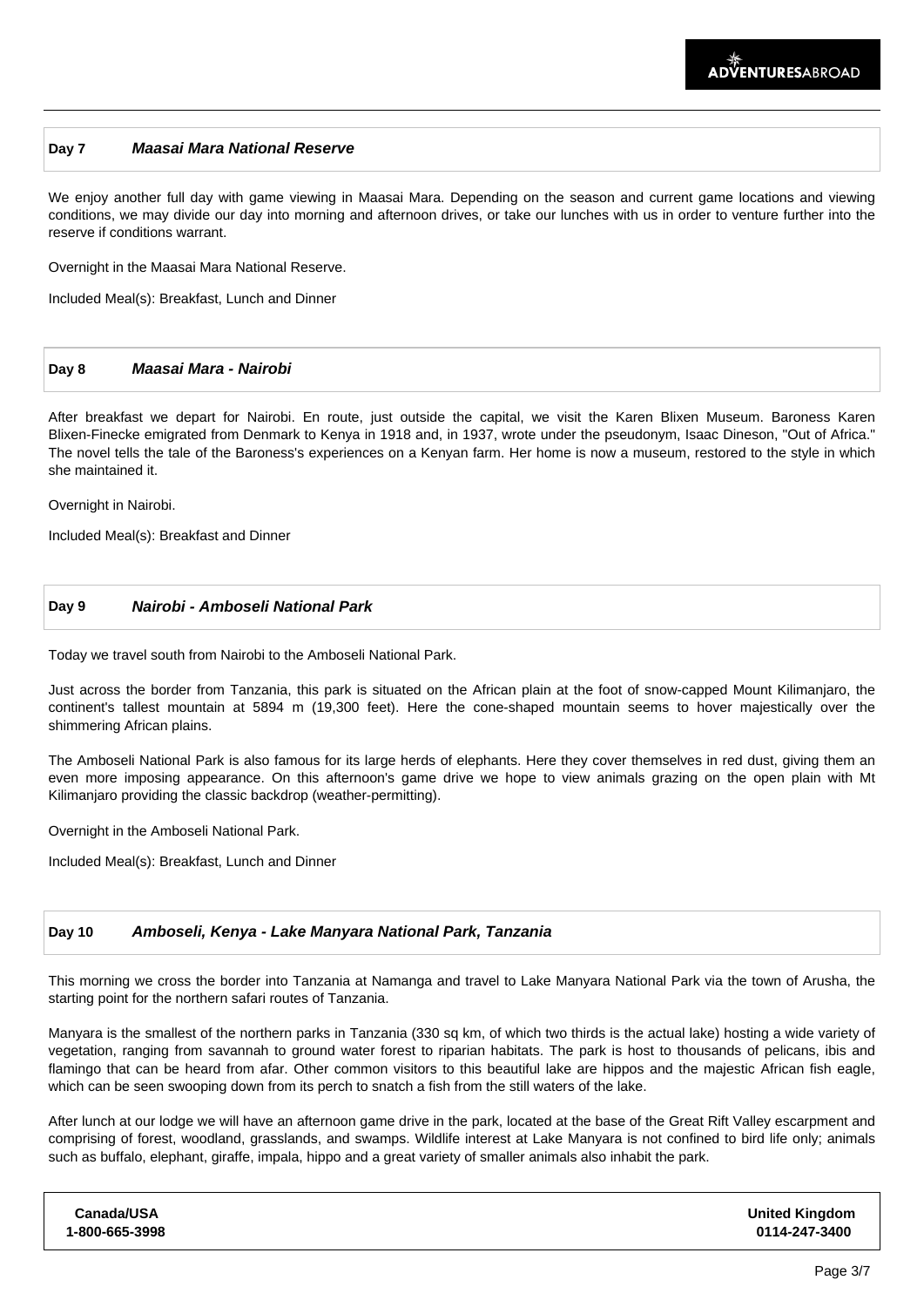Overnight at Lake Manyara.

Included Meal(s): Breakfast and Dinner

# **Day 11 Lake Manyara - Serengeti National Park**

This morning we enter the Ngorongoro Conservation Area, a beautiful rolling landscape with periodic views over the Ngorongoro Crater. Before descending onto the Serengeti Plain, we'll stop at a viewpoint overlooking the crater. The name "Serengeti" derives from a Maasai word meaning "Land-without-end." This is a land of superlatives, both in the vast landscape that surrounds you and the incredible biodiversity it supports. It is here that you have a chance to witness one of the most compelling natural dramas on earth - the annual migration, a sight

unparalleled anywhere in the natural world. Our afternoon game drive provides an excellent introduction to this fantastic landscape and the biodiversity it supports.

Overnight in the Serengeti National Park.

Included Meal(s): Breakfast, Lunch and Dinner

## **Day 12 Serengeti National Park**

Today we have a full day of game viewing on the Serengeti. We will visit the "kopjes," a series of low, incongruous hills dotting the open landscape that often provide a vantage point for hungry predators contemplating the endless stream of hoofed animals parading past them. Depending on the season and the timing of the rains, up to 1.5 million wildebeest and a half a million zebra embark on a single-minded and perilous quest for water and grazing land. Following this spectacle, of course, are the meat-eating opportunists, hoping to capitalize on the physical toll this journey exacts on the desperate grazers. Even outside of "migration" time, large herds are still seen as they bear their young and feed, gaining strength for their annual return to the park's northern reaches. Resident species that do not migrate make for rewarding animal viewing in any season.

It may be possible to take an optional hot-air balloon safari over the plains at daybreak; today is the best day to participate in this activity - details will be sent sent upon booking.

Overnight in the Serengeti National Park.

Included Meal(s): Breakfast, Lunch and Dinner

# **Day 13 Serengeti - Olduvai Gorge - Ngorongoro Conservation Area**

Travelling back to Ngorongoro today we make a stop at Olduvai Gorge, site of the Leakey excavations in the 1960s and 70s that established this region as the prehistoric habitat of some of the earliest species of hominids with some finds dating back 1.8 million years. Experts in the life sciences have argued that the Olduvai contribution to the story of human origins remains unsurpassed by any other prehistoric site in the world. A small museum on site outlines the unique geological and human history of the area.

Called the 'eighth wonder of the world' and stretching across some 8300 sq km, the Ngorongoro Conservation Area boasts a blend of landscapes, wildlife, people and archaeology that is unsurpassed in Africa. The volcanoes, grasslands, waterfalls and mountain forests are home to an abundance of animals and to the Maasai. Ngorongoro Crater is one of the world's greatest natural spectacles and its magical setting and abundant wildlife never fail to enthral visitors.

Balance of the day at leisure to enjoy our lodge overlooking the crater.

Overnight in the Ngorongoro Conservation Area.

| Canada/USA     | <b>United Kingdom</b> |
|----------------|-----------------------|
| 1-800-665-3998 | 0114-247-3400         |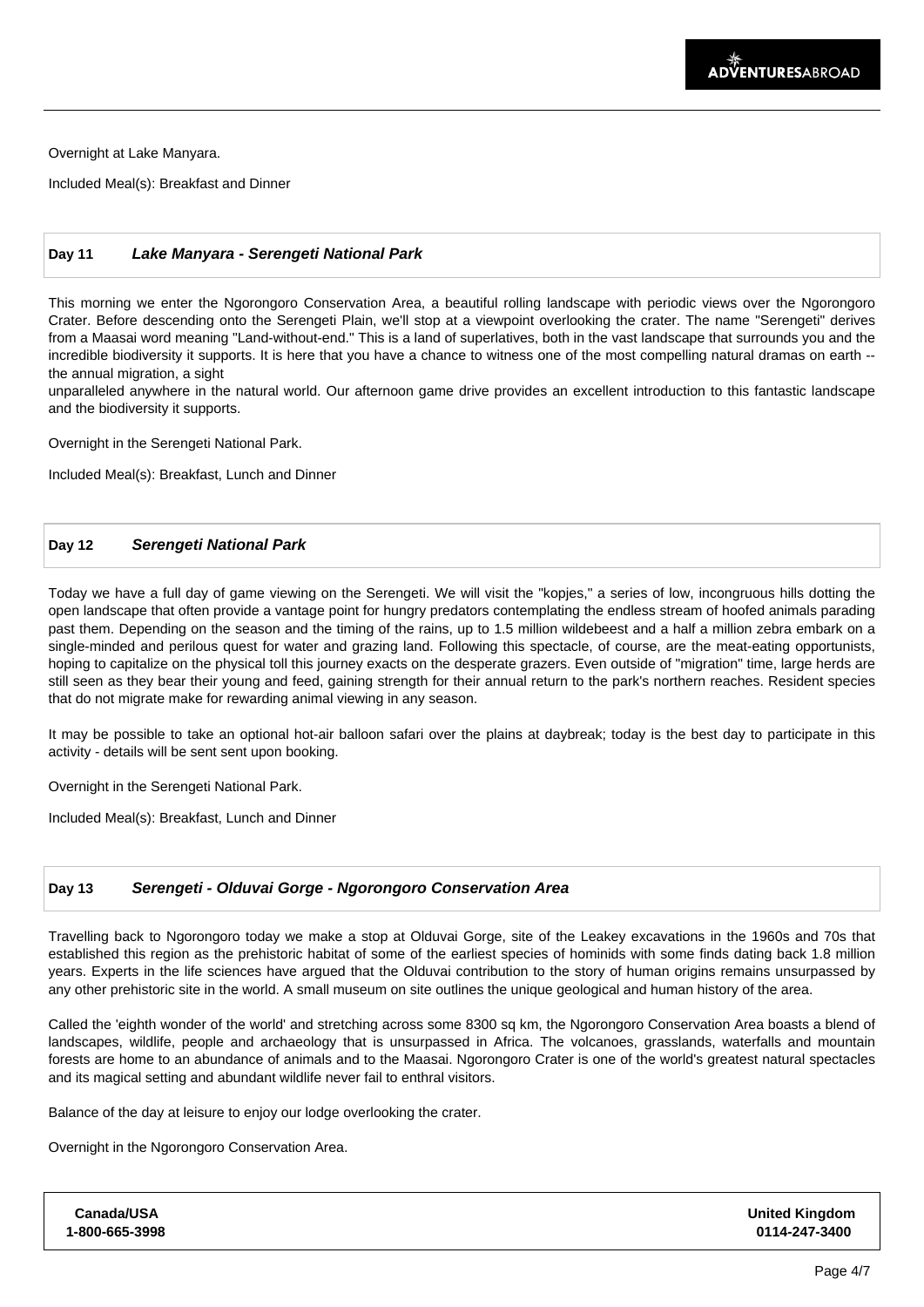Included Meal(s): Breakfast, Lunch and Dinner

#### **Day 14 Ngorongoro Conservation Area**

Today we enjoy a half-day tour in the Ngorongoro Conservation Area.\* After an early breakfast we descend into the crater far below for a game drive in this incredible setting, a UNESCO World Heritage Site. We explore the Ngorongoro Crater, 20 km (13 miles) wide and 700 m (2,300 feet) high where we may see the "Big Five" as well as many herbivores like wildebeest, gazelle, zebra and hippopotamus, as well as thousands of flamingos on Lake Magadi.

\* In order to reduce congestion and stress on wildlife, the Tanzanian government limits

visitors to half-day visits of the crater. Depending on what time "window" we are assigned, our excursion may take place first thing in the morning, or later in the afternoon (both of which are equally advantageous for game viewing, given the relatively mild climate at this altitude).

Overnight in the Ngorongoro Conservation Area.

Included Meal(s): Breakfast, Lunch and Dinner

# **Day 15 Ngorongoro - Gibb's Farm - Arusha**

This morning we descend the Ngorongoro Highlands, retracing our steps back to Arusha via a lunch stop at Gibb's Farm. Founded during German colonial times and still privately owned, Gibb's Farm is now a small hotel perched on the outer slopes of the Ngorongoro Highlands, surrounded by coffee plantations with long views over lush and beautiful agricultural country.

We pass again through the town of Mto Wa Mbu ('Mosquito Creek'), famous for its lively cosmopolitan atmosphere and red bananas, which taste the same as regular bananas but their skins are a startling bright red.

We arrive back in Arusha later this afternoon.

Overnight in Arusha.

Included Meal(s): Breakfast, Lunch and Dinner

#### **Day 16 Arusha - Zanzibar: Town Tour**

This morning we fly to Zanzibar and transfer to our hotel in Stone Town.

Zanzibar is an archipelago made up of Zanzibar and Pemba Islands, and several islets. Zanzibar Island is 96 km (60 miles) long and 32 km (20 miles) wide, occupying a total area of approximately 1040 km sq (650 sq miles). It is characterised by beautiful sandy beaches with fringing coral reefs, and the magic of historic Stone Town -- said to be the only functioning ancient town in East Africa.

Zanzibar's local people are an incredible mixture of ethnic backgrounds, indicative of her colourful history. Islam is the dominant religion, and practiced by most Zanzibaris, although there are also followers of Christianity and Hinduism. Population is estimated at 800,000, with the largest concentration being Zanzibar City, which has approximately 100,000 inhabitants. Zanzibaris speak Swahili (known locally as Kiswahili), a language spoken extensively in East Africa. Many believe that the purest form is spoken in Zanzibar as it is the birthplace of the language.

This afternoon we have a walking tour of Stone Town, the old city and cultural heart of Zanzibar, little changed in the last 200 years. It is a place of winding alleys, bustling bazaars, mosques and grand Arab houses whose original owners vied with each other over the extravagance of their dwellings. This one-upmanship is particularly reflected in the brass-studded, carved, wooden doors -- there are more than 500 different examples of this handiwork. Our tour takes us to the House of Wonders, the Palace Museum (People's

| Canada/USA     | <b>United Kingdom</b> |
|----------------|-----------------------|
| 1-800-665-3998 | 0114-247-3400         |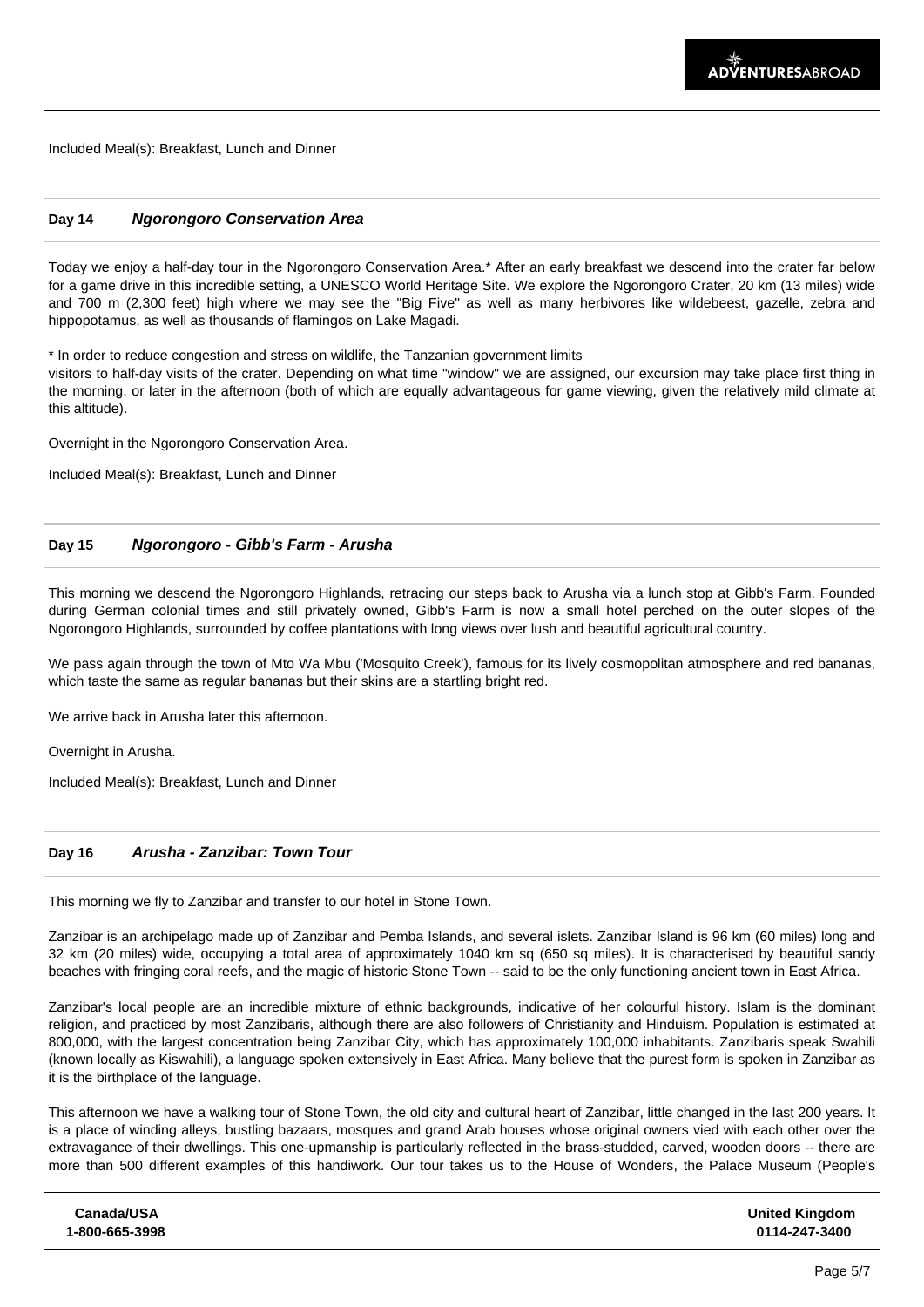Palace), the old slave market, the Arab Fort, and the Hamamni Persian Baths. Stone Town has some excellent gifts shops with plenty of souvenirs and handicrafts to choose from.

NOTE: The exact order of our Zanzibar sightseeing may vary depending on variables such as weather and other logistical considerations.

Overnight on Zanzibar (Stone Town).

Included Meal(s): Breakfast and Dinner

# **Day 17 Jozani Forest & Stone Town**

This morning we visit the Jozani Natural Forest Reserve located in the central east region of Zanzibar Island, home to the rare red colobus monkey, endemic to Zanzibar. These monkeys are full of character and roam freely. They can also be seen at very close quarters just outside the reserve's perimeter and are incredibly photogenic. Jozani is home to other species including Syke's monkeys, small buck and bushpigs.

This afternoon is free to enjoy Stone Town. Most of the houses that can be seen today were built in the 19th Century when Zanzibar was one of the most important trading centres in the Indian Ocean region. The coraline rock of Zanzibar was a good building material, but it is also easily eroded. This is evident by the large number of houses that are in a bad state of repair. Several buildings have already been renovated and the Stone Town Conservation Authority has been established to coordinate the restoration of the town to its original magnificence.

Overnight on Zanzibar (Stone Town).

Included Meal(s): Breakfast and Dinner

## **Day 18 Spice Tour - East Coast**

The history of Zanzibar would be incomplete without a 'spice tour.' Cloves, nutmeg, cinnamon, pepper and many other spices were as important to the Sultans of Oman as the infamous slave trade. They can be seen in the plantations just outside Zanzibar town, and our morning tour includes opportunities to dazzle the senses with fresh spices. A detailed description is given about a variety of spices and their uses in cooking and cosmetics. It is fascinating the sheer number of spices produced and their incredible value for many ailments and culinary applications.

We then travel to our resort-style hotel located on a beach outside of Stone Town.

Overnight on Zanzibar.

Included Meal(s): Breakfast and Dinner

#### **Day 19 Zanzibar: East Coast Resort**

A day at leisure to enjoy the beach and to rest up after our journey…

Overnight on Zanzibar.

Included Meal(s): Breakfast and Dinner

| Canada/USA     | <b>United Kingdom</b> |
|----------------|-----------------------|
| 1-800-665-3998 | 0114-247-3400         |